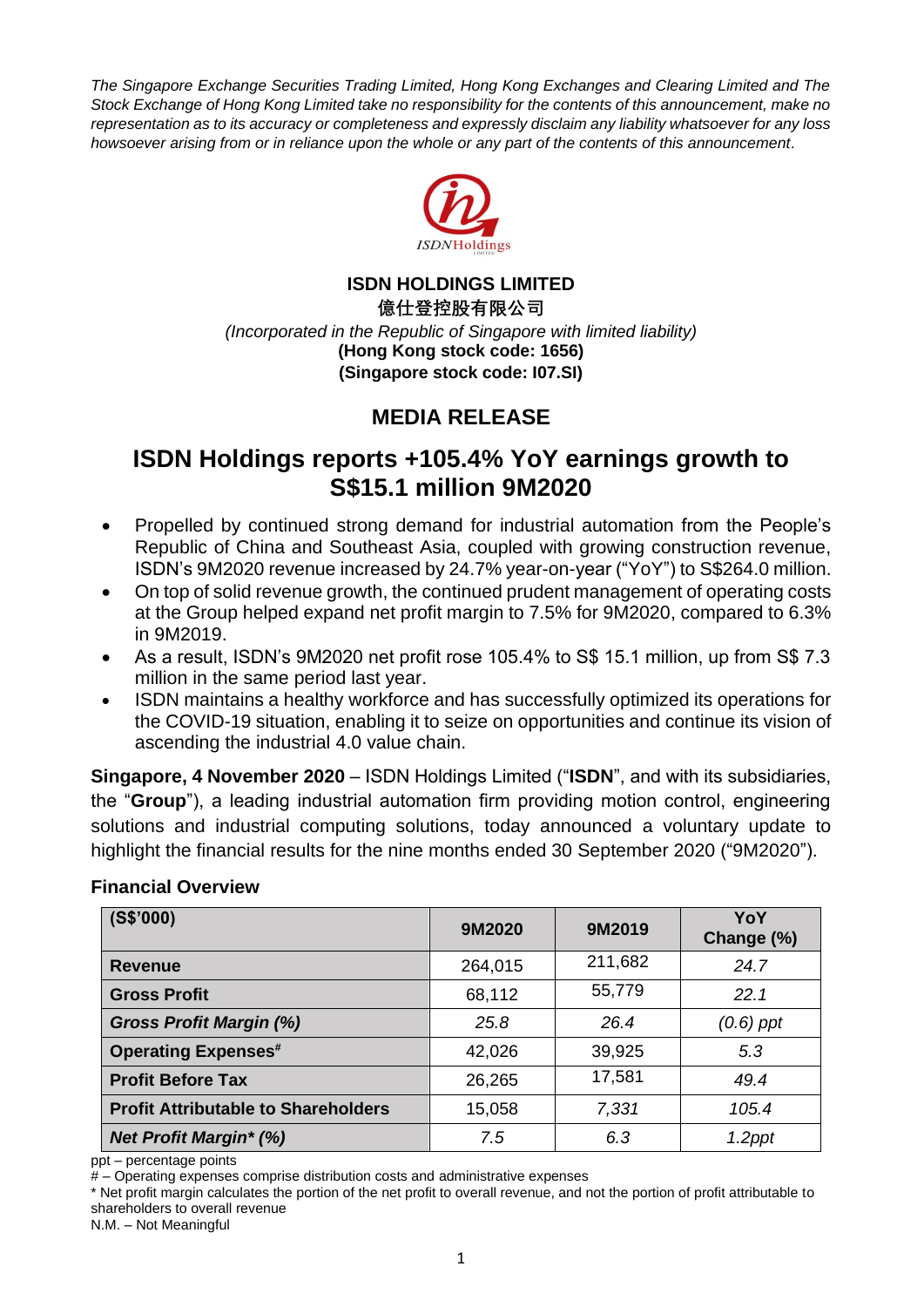Overall, Group's revenue grew by 24.7% YoY to S\$264.0 million in 9M2020. The increase in ISDN's revenue was primarily driven by:

- Continued strong demand for industrial automation from the People's Republic of China ("PRC") after the extended lockdown period experienced during the beginning of the year,
- Growing demand from Southeast Asia, including from Singapore, Malaysia, and Vietnam due to the reconfiguration in global industrial supply chains; and
- Increasing construction revenue from mini-hydropower plants in Indonesia.

The Group continues to benefit from its widely diversified business across different customer segments and geographies, enabling it to deliver growth despite global disruptions from the on-going international trade disputes and the coronavirus pandemic.

In line with strong revenue growth, gross profit for 9M2020 increased 22.1% YoY to S\$68.1 million. Gross profit margin, on the other hand, dipped slightly to 25.8% for 9M2020 from 26.4% in 9M2019. Excluding the gross profit arising from the construction revenues under the hydropower service concession arrangement, the Group's gross profit margin would have been at 27.5%, which is higher than that of 26.6% in 9M2019, indicating improved margins for the Group's core industrial automation business.

The Group's operating expenses increased at a much lower pace when compared to the revenue growth and grew by 5.3% YoY to S\$42.0 million for 9M2020, mainly due to the increase in staff commission and bonus provisions corresponding to the increase in sales.

As a result of the above, the Group posted a profit before tax of S\$26.3 million for 9M2020 compared to S\$17.6 million from 9M2019 and delivered a net profit attributable to shareholders of S\$15.1 million for 9M2020 (9M2019: S\$7.3 million).

The Group maintained a strong financial position as at 30 September 2020, with cash and bank balances of S\$57.5 million. Cash and cash equivalents rose to S\$50.8 million for 9M2020 (9M2019: S\$31.6 million).

## **Business Update**

ISDN's strategy of diversified customer, geographical, and industrial segments has continued to pay off in a heighted risk environment with the backdrop of on-going trade tensions and coronavirus-induced shutdowns which have affected many industries throughout Asia. ISDN has been able to use its scale and diversification to continue finding business growth opportunities in a difficult environment even while increasing its cost discipline to grow productivity.

As an example, the combination of trade tensions and COVID-19 are driving the reconfiguration of global supply chains, often to the benefit of Southeast Asia. ISDN's strategic footprint in China, Singapore and Vietnam have helped the Company benefit from such supply chain diversion.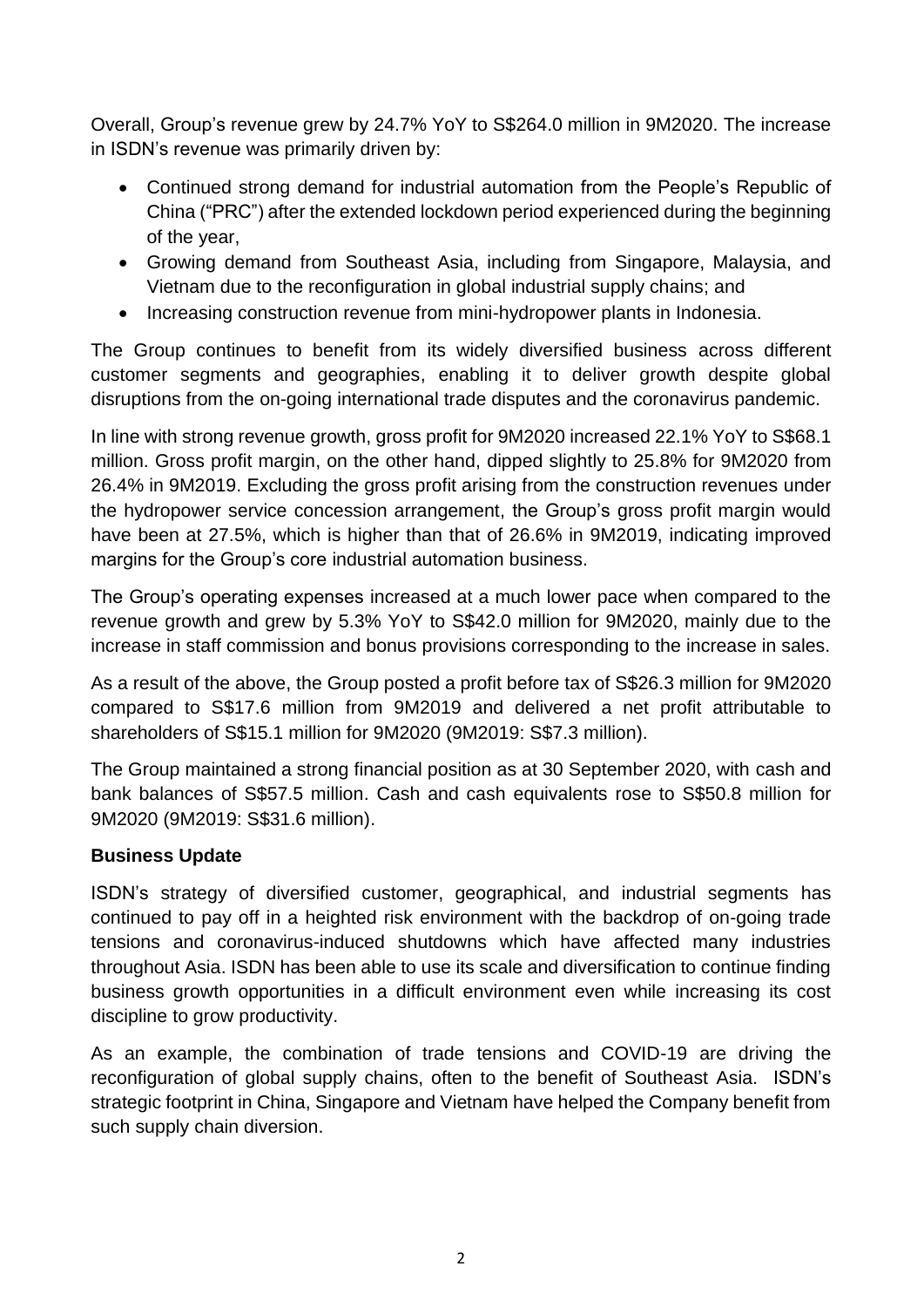The Company's strategic market position in industrial automation in China have helped it benefit from the prompt recovery of demand from the People's Republic of China, and continues to place it favourably as the PRC continues its multi-year advancement to Industry 4.0 automation.

ISDN's continued progression of its hydropower plant revenues have additionally helped the Group to achieve a strong performance.

ISDN also continues to do its part to help in the global fight with COVID-19. After partnering with the German company ERST Project GmbH to supply sanitizer coatings and closing early notable deals with customers such as Centurion Corporation and The Science Park, ISDN completed a 3-day pilot project in August with a major public bus transport company in Singapore, aimed at equipping the city-state's buses with anti-microbial surface coatings.

The Group continues to progress its hydropower plant business in Indonesia, as reflected in the continued recognition of construction revenue from the Group's energy business despite the COVID-19 situation in Indonesia. Our construction partners are still waiting for the country lockdown to be lifted before they can fully resume work.

The COVID-19 pandemic this year has already created more lasting impact<sup>1</sup> across many industries, and ISDN is seeing new frontiers of opportunity to help customers adjust to the changes in global business. The Group continues to see accelerating shifts towards robotics advanced factory automation throughout its Asian markets. Furthermore, the global reconfiguration of supply networks has acted as a catalyst prompting customers to recognise their increasing reliance on technology (for example, through operating remotely) and to consider building greater levels of automation across their business operations.

**Mr Teo Cher Koon, ISDN's Managing Director and President,** said**,** *"We are pleased to see continued broad-based growth in our business lines despite the resurging coronavirus and trade tension impacts in 2020. Our industrial automation business remains strong, supported by the recovery in demand in the People's Republic of China and increasing demand in Southeast Asia.*

*Anticipating the rapid rise of technology advancement, we will continue to expand on our strategic roadmap to ride through these medium-term volatilities to capture long-term opportunities of Industry 4.0*."

- End -

 $1$  COVID-19: Accelerating the use of industrial automation and robotics <https://yourstory.com/2020/10/covid-19-accelerating-use-industrial-automation-robotics>